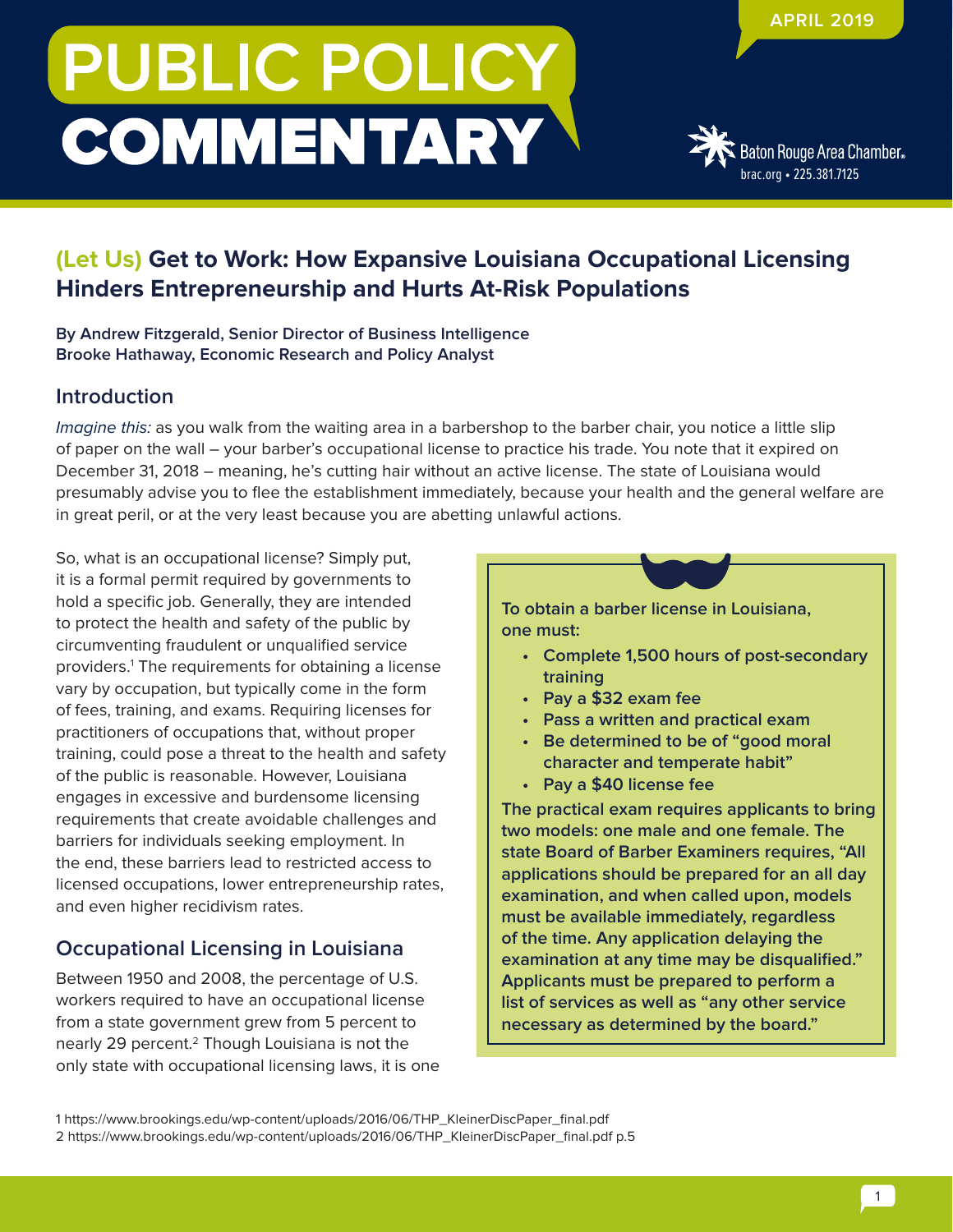with the most burdensome. The Institute for Justice found that Louisiana requires licenses for 77 of 102 lowerincome occupations, tying with Washington state for licensing the greatest number of the occupations included in the study, and earning the ranking of the 6th "most broadly and onerously licensed state."3 Some of these burdensome requirements are for occupations that pose little to no risk to health or public safety.

| <b>Occupation</b>               | Training/<br><b>Experience</b> | <b>Number of</b><br><b>Exams</b> | <b>Exam Fee</b> | <b>Initial State</b><br><b>License Fee</b> | <b>Annual State</b><br>License Fee |
|---------------------------------|--------------------------------|----------------------------------|-----------------|--------------------------------------------|------------------------------------|
| Barbers <sup>4</sup>            | 1,500 hours                    |                                  | \$32            | \$40                                       | \$40                               |
| Cosmetologists <sup>5</sup>     | <b>1,500 hours</b>             |                                  | \$75            | \$40                                       | \$25                               |
| Florists <sup>6</sup>           | $\overline{\phantom{a}}$       |                                  | \$114           | \$100                                      | \$100                              |
| Interior Designers <sup>7</sup> | 6 years                        | 18                               | \$225           | \$150                                      | \$150                              |

These examples illustrate the waste and inefficiencies prominent in Louisiana's licensing rules overall. On average, Louisiana's licensing laws require \$360 in fees and 202 days of education and experience to enter the 102 lower-income occupations.<sup>9</sup> The burdens imposed by examinations, vague morality clauses, and fees serve as barriers that discourage entry into these fields, shielding current practitioners from competition, and decreasing options for consumers.

Louisiana is the only state to license florists. An experiment conducted by the Institute for Justice asked florists from both Louisiana and Texas to judge floral arrangements from both states, without knowing the origin of the arrangements. The judges' scores indicated the arrangements did not differ in quality. Dick M. Carpenter II, Ph.D, director of strategic research for the Institute for Justice, concluded, "Not surprisingly, there is a complete dearth of evidence for the law's benefit to anyone other than already-licensed florists and the state's revenue stream." <sup>10</sup>

Louisiana is only one of four states to license interior designers, requiring interior designers to complete a total of six years of postsecondary education and experience, longer than the education requirements for Registered Nurses. Those applying for an interior designer license in Louisiana are required to pass a national exam; however, under Louisiana's Interior Design Statute, licensed interior designers who were 65 years of age as of January 2000 are not required to pass the exam required of new applicants.11 To allow current practitioners to keep their license without meeting the new criteria required of new applicants calls into question whether these requirements are truly intended to protect the health, safety, and welfare of the public.<sup>12</sup>

#### **Why It Matters**

Excessive financial and training requirements create barriers to entry for those seeking to engage in a licensed occupation. As a report produced by the Departments of Treasury and Labor and the Council of Economic Advisers puts it, "Fundamentally, licensing affects who takes what job."<sup>13</sup> These barriers restrict employment

- 3 https://ij.org/report/license-work-2/ltw-state-profiles/ltw2-louisiana
- 4 https://wwwcfprd.doa.louisiana.gov/boardsandcommissions/RulesAndRegulations/4\_img007.pdf
- 5 http://www.lsbc.louisiana.gov/pdfs/goldbook.pdf
- 6 http://www.ldaf.state.la.us/wp-content/uploads/2014/05/Hort-Comm-Law-Rules-November-2016.pdf
- 7 http://lsbid.org/laws.pdf
- 8 This is a national exam; \$225 is the application fee, which does not include registration fees.
- 9 https://ij.org/report/license-work-2/ltw-state-profiles/ltw2-louisiana
- 10 https://ij.org/wp-content/uploads/2015/03/laflowerreportfinalsm.pdf p.4
- 11 http://lsbid.org/laws.pdf § 3178. Certificate of registration without examination " B. All persons who are sixty-five years of age or older and who are authorized to use the term "licensed interior design" on January 1, 2000, shall not be required to establish proof of passage of the required examination or to otherwise comply with the provisions of Subsection A of this Section. However, such persons shall comply with all other requirements of this Chapter."

12 https://www.brookings.edu/wp-content/uploads/2016/06/THP\_KleinerDiscPaper\_final.pdf p.8

13 https://obamawhitehouse.archives.gov/sites/default/files/docs/licensing\_report\_final\_nonembargo.pdf p.12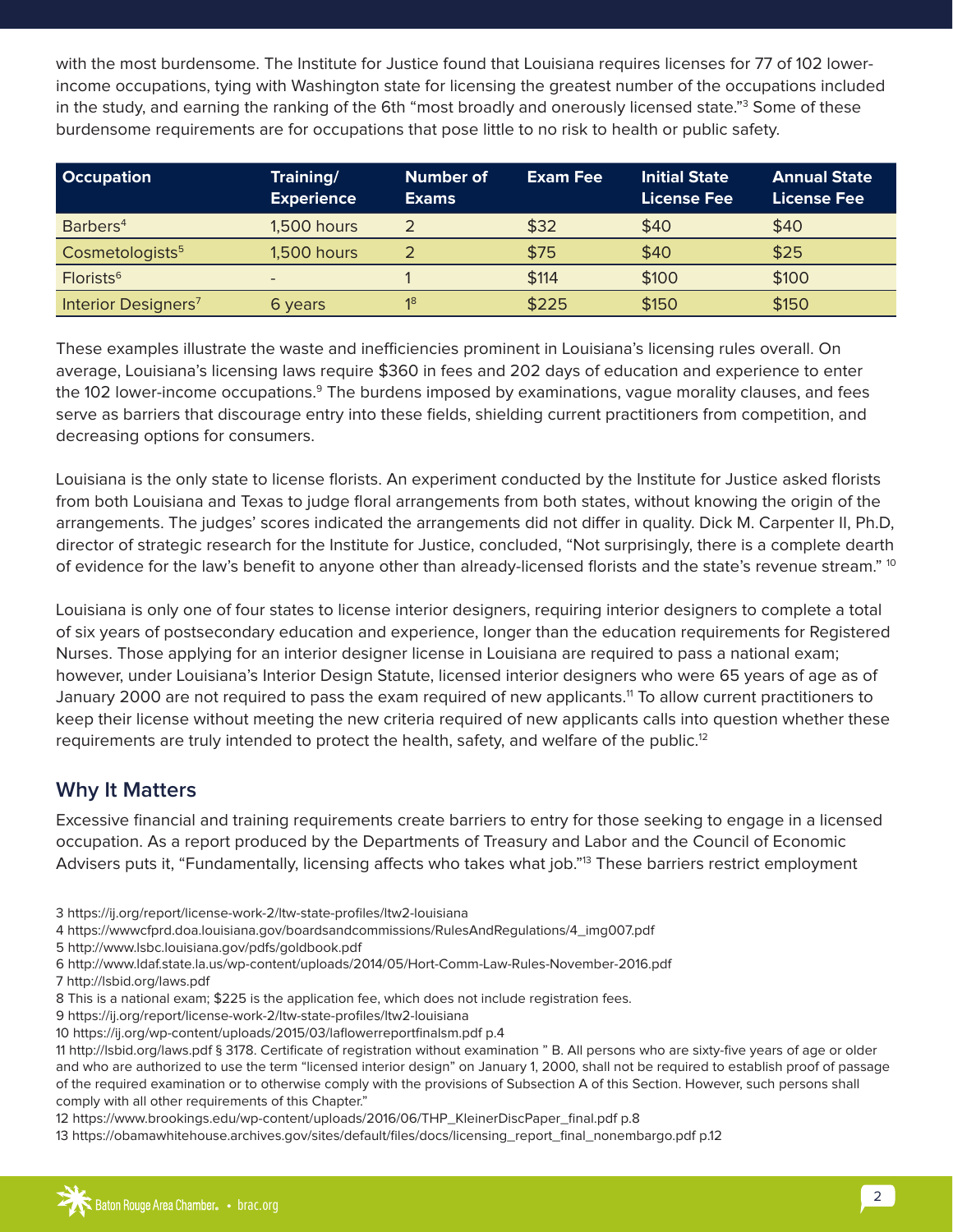opportunities for those who do not have the financial resources to cover education costs, as well as exam and licensing fees. In the Baton Rouge Area, 16 percent of the population aged 18 to 64 lives below the poverty level; for those aged 18 to 34, that number jumps to 22.4 percent.<sup>14</sup> Needless restrictions on employment are a barrier to those living in poverty, who already have a disproportionately high rate of unemployment. Louisiana does its citizens, particularly the economically disadvantaged, a disservice by limiting access to licensed occupations.

Not only does occupational licensure limit opportunity for the economically disadvantaged, it also discourages entrepreneurship. A 2015 study by the Goldwater Institute found that the average entrepreneurship rate in states that require licenses for more than 50 percent of low-income occupations was 11 percent lower than the average entrepreneurship rate for all states. Conversely, states that licensed fewer than a third of lowincome occupations had an average entrepreneurship rate about 11 percent higher than the average rate for all states.<sup>15</sup> In the Capital Region of Louisiana, 82 percent of all businesses have fewer than 10 employees<sup>16</sup>; the entrepreneurialism of small businesses is indispensable to the local economy.



#### **Occupational Licensing and Student Loans**

**According to R Street Institute, Louisiana is one of 15 states that allow occupational licensing boards to strip occupational licenses based on student loan defaults.1 In particular, the state's Board of Nursing withdrew the licenses of 87 nurses because they fell behind on student loan payments.2 This policy not only hurts the individuals denied the ability to pursue their career, but also the public at large. Nursing is a high-demand occupation in the state, so artificially shrinking the labor pool increases wages. These wage increases are passed on to consumers in the form of higher overall healthcare costs.**

1 https://2o9ub0417chl2lg6m43em6psi2i-wpengine.netdna-ssl.com/wp-content/uploads/2018/06/Final-148-for-posting.pdf 2 https://www.lsbn.state.la.us/Portals/1/Documents/AnnualReport/AnnualReport2016.pdf p. 25

The hidden cost of these licensing regimes is of note as well. It costs almost half a million dollars a year and five employees to regulate Louisiana barbers through the Board of Barber Examiners. In 2017, the board collected \$372,974 in license fees and \$26,640 in examination fees from current and aspiring barbers.<sup>17</sup> These sorts of fees paid for by Louisiana businesspeople do not even include occupational licensing fees imposed on them at the parish level. For instance, East Baton Rouge's local occupational licensing ordinance allows the parish "to levy and collect<sup>[</sup>]...the maximum occupational license taxes" allowed<sup>18</sup>; state law allows local bodies to levy a tax up to the state's own licensing fee. In 2017, the East Baton Rouge city-parish collected \$11,173,100 in licensing fees.19

Beyond limiting employment and entrepreneurial opportunities, occupational licensure can cause a number of additional economic challenges. By reducing employment and stifling competition, licensing raises the price of goods and services, shifting the burden of the fees and costs to consumers, and putting even more strain on those with limited financial resources. Additionally, occupational licensure limits the mobility of

<sup>14</sup> American Community Survey 2017, 5-year estimates

<sup>15</sup> https://goldwaterinstitute.org/wp-content/uploads/cms\_page\_media/2015/4/15/OccLicensingKauffman.pdf p.14

<sup>16</sup> YourEconomy.org, Baton Rouge 2017 Business Types

<sup>17</sup> https://wwwcfprd.doa.louisiana.gov/boardsandcommissions/home.cfm

<sup>18</sup> East Baton Rouge Parish Ordinance 9537, Adopted Nov. 25, 1992

<sup>19 2019</sup> Annual Operating Budget, The Consolidated Government of the City of Baton Rouge and Parish of East Baton Rouge, LA, p. 30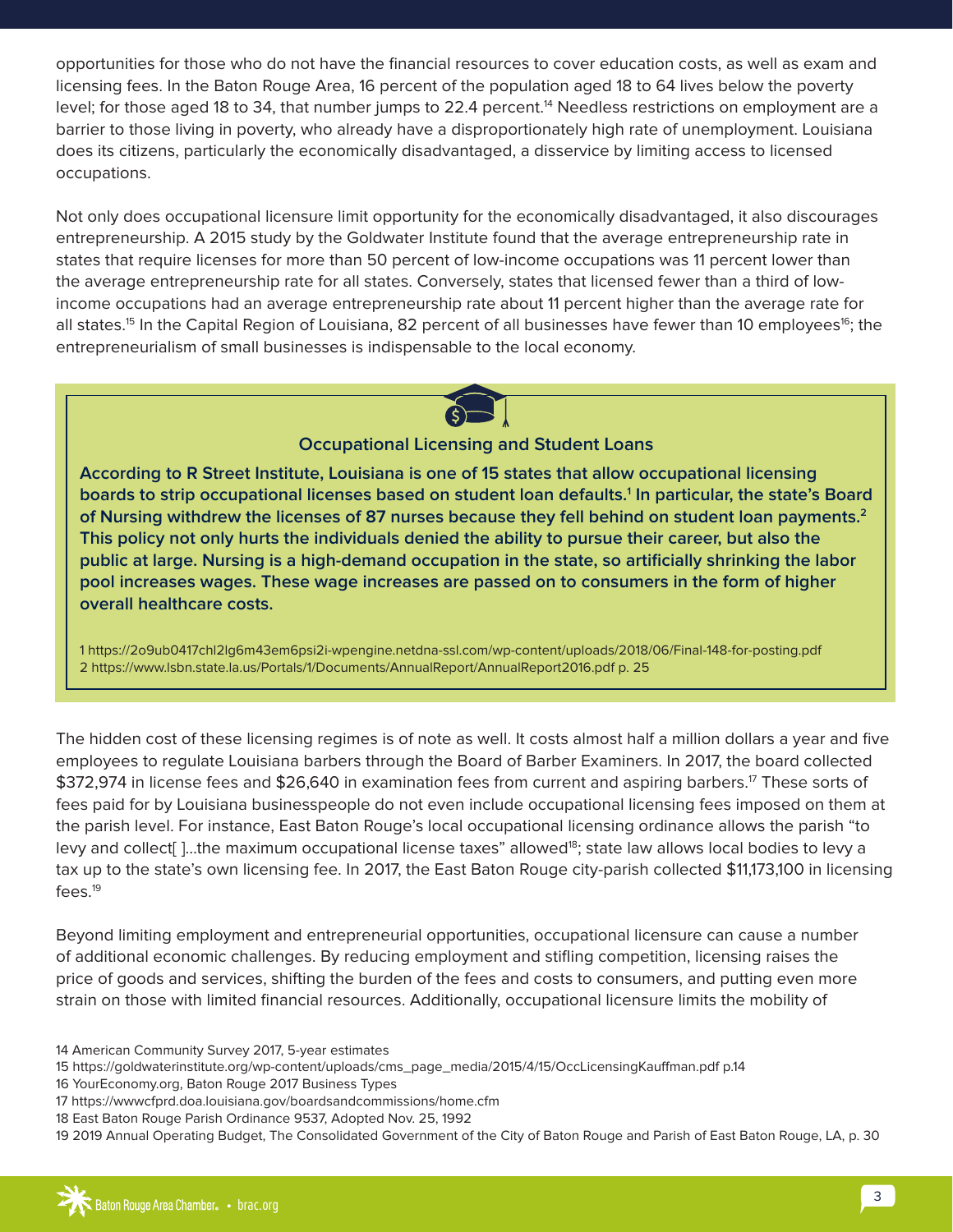licensed employees, as license requirements differ from state to state, reducing or complicating employment opportunities for individuals looking to move to Louisiana.<sup>20</sup>

#### **Recidivism**

According to the Louisiana Department of Public Safety and Corrections, each year about 18,000 offenders return to Louisiana communities upon release from state prisons and jails. Within five years of their release, nearly 43 percent return to prison.<sup>21</sup> Employment for released prisoners is crucial, as "an offender's education and post-release employment were significantly and statistically correlated with recidivism."<sup>22</sup> Occupational licensing criteria, whether it bars ex-felons outright or imposes onerous education and financial requirements, produces additional barriers to entry for the previously incarcerated, limiting their employment opportunities and statistically increasing the likelihood of recidivism.

Released individuals face barriers to entry to lower-wage jobs in Louisiana, as the licensing rules for occupations may contain clauses that either allow denial of applications if the applicant has a felony conviction, or vague morality clauses that allow denial if the applicant is not of "good character." For example, Louisiana barbers "must be of good moral character and temperate habit."<sup>23</sup> As a report from the National Employment Law Project explains, "The common use of vague statutory terms, such as a 'good moral character' requirement or restrictions against offenses of 'moral turpitude,' leaves workers without clarity as to whether their past conviction is a disqualification. Without any procedural safeguards, guidelines, or limits on discretion, this opaque process may shroud automatic denials."<sup>24</sup> Occupations that don't have rules outright forbidding felons, such as barbers, still have vague morality requirements, which in practice may cast an even wider net than specific provisions.

It is crucial to ensure that this population not have unnecessary barriers to entry in regard to employment opportunities to reduce the likelihood of reoffending. A 2016 report published by the Center for the Study of Economic Liberty at Arizona State University links occupational licensing requirements to greater recidivism. It estimates that between 1997 and 2007, states with the most burdensome occupational licensing regulations saw an average increase in their three-year, newcrime recidivism rate of more than 9 percent, while states with the least burdensome regulations and no "good character" criteria saw an average decline of 2.5 percent.<sup>25</sup> Louisiana has the second highest incarceration rate in the country, with 1,270 incarcerated per 100,000 adults  $(2016),<sup>26</sup>$  meaning that policies that heighten recidivism have a greater proportionate effect on it than nearly any other state.

**Louisiana has the second highest incarceration rate in the country, with 1,270 incarcerated per 100,000 adults (2016),1 meaning that policies that heighten recidivism have a greater proportionate effect on it than nearly any other state.** 

1 https://www.bjs.gov/content/pub/pdf/cpus16.pdf p.11

The Capital Area ReEntry Coalition estimates that approximately 3,000 released inmates take up private residence in the Baton Rouge Area each year. These previously incarcerated residents may be denied occupational licenses because of felony and "good character" provisions in licensure rules. They may desire to

<sup>20</sup> https://www.brookings.edu/wp-content/uploads/2016/06/THP\_KleinerDiscPaper\_final.pdf p. 14

<sup>21</sup> https://doc.louisiana.gov/reentry-overview

<sup>22</sup> http://www.sascv.org/ijcjs/pdfs/nallyetalijcjs2014vol9issue1.pdf

<sup>23</sup> https://www.cfprd.doa.louisiana.gov/boardsandcommissions/RulesAndRegulations/4\_img007.pdf Statue 1501

<sup>24</sup> https://s27147.pcdn.co/wp-content/uploads/Unlicensed-Untapped-Removing-Barriers-State-Occupational-Licenses.pdf p. 2

<sup>25</sup> https://research.wpcarey.asu.edu/economic-liberty/wp-content/uploads/2016/11/CSEL-Policy-Report-2016-01-Turning-Shackles-into-Bootstraps.pdf p. 2

<sup>26</sup> https://www.bjs.gov/content/pub/pdf/cpus16.pdf p.11